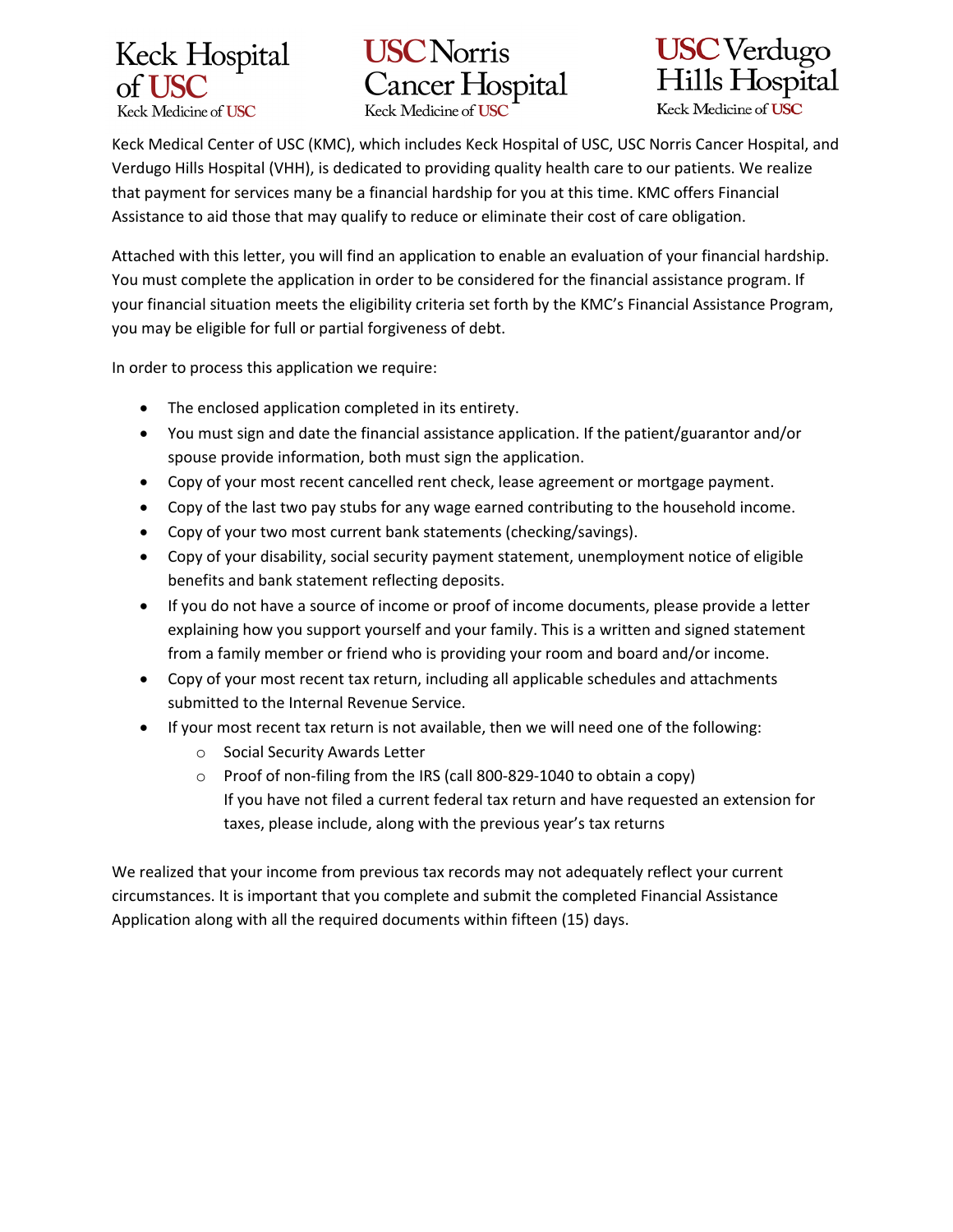





#### **Please send your Financial Assistance Application and required documents:**

- Mail: Keck Medicine of USC Attention: Financial Assistance Coordinator 1000 S Fremont Ave Unit 16, Building A13 Alhambra CA 91803
- Secure Fax:
	- o For all Facilities: 323-865-5672
- Email: pfscustomerservice@med.usc.edu

### **Contact information:**

**Keck Hospital - Norris Cancer Hospital- Verdugo Hills:**

- Contact the Financial Assistance Coordinator
	- o Call: 855-532-5729

Once we have reviewed your application, we will notify you of our decision in writing as soon as possible. If you wish to discuss your account or have any questions, please contact Patient Financial Services at 855-532-5729

Our business hours are Monday – Friday, 8:00 am to 5:00 pm PST.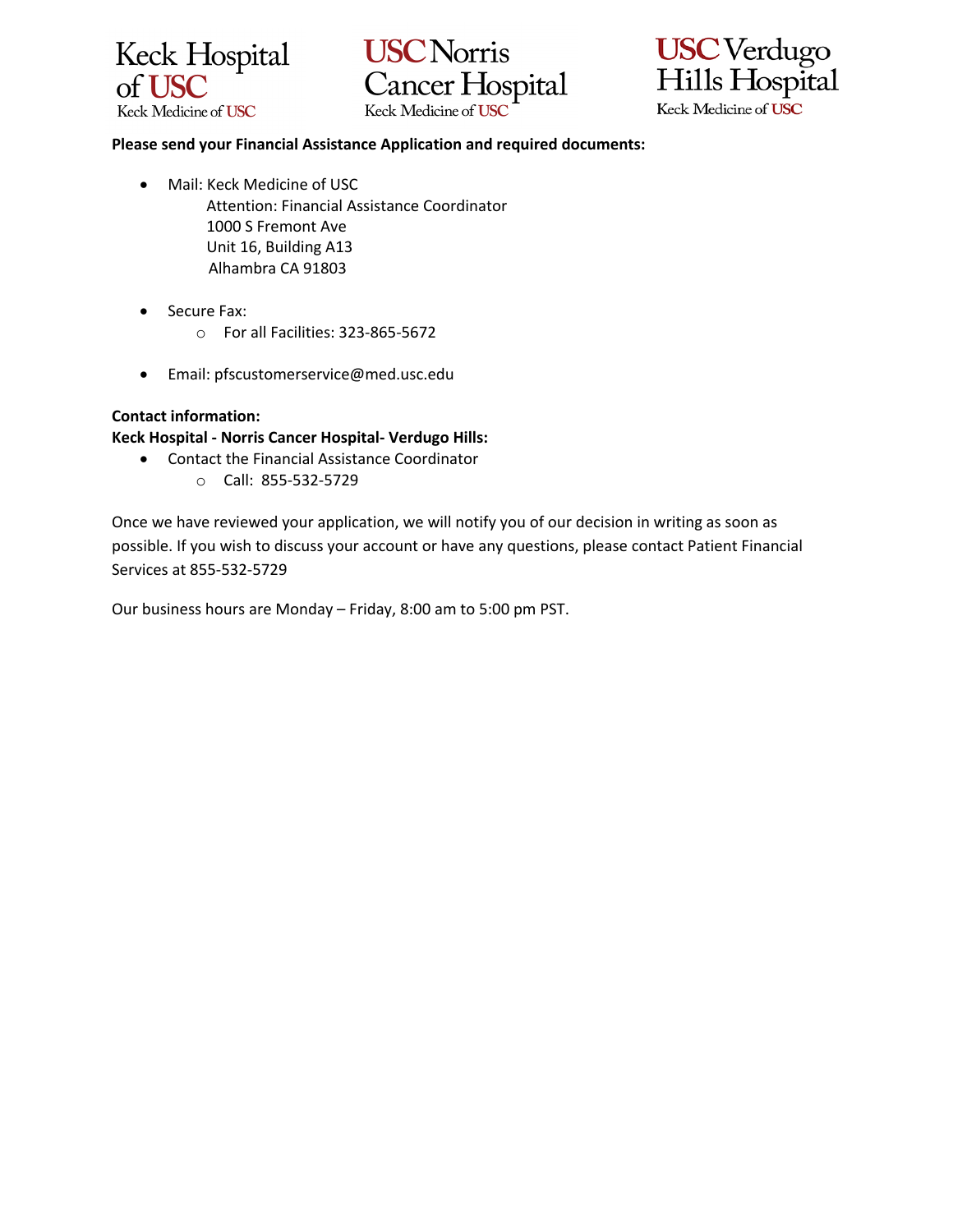

**USC** Norris Cancer Hospital



# **FINANCIAL ASSISTANCE APPLICATION**

| Name                                                                                                               | Date of Birth          |                      | Spouse/Partner          | <b>Date of Birth</b>    |                                  |                           |                           |                 |
|--------------------------------------------------------------------------------------------------------------------|------------------------|----------------------|-------------------------|-------------------------|----------------------------------|---------------------------|---------------------------|-----------------|
| <b>Address</b>                                                                                                     |                        |                      | City                    |                         |                                  | <b>State</b>              | Zip                       |                 |
|                                                                                                                    |                        |                      |                         |                         |                                  |                           |                           |                 |
| <b>Time at Present Address</b>                                                                                     |                        |                      | County                  | <b>Marital Status</b>   |                                  |                           |                           |                 |
| Rent<br>Own                                                                                                        | Years<br><b>Months</b> |                      |                         |                         |                                  | <b>Married</b><br>Widowed |                           | Single Divorced |
| <b>Cell Number</b>                                                                                                 | <b>Work Number</b>     |                      | <b>Home Number</b>      | Spouse Cell Number      |                                  |                           | <b>Spouse Work Number</b> |                 |
| Please list ALL persons living in your household; including dependents (Attached an additional sheet if<br>needed) |                        |                      |                         |                         |                                  |                           |                           |                 |
| <b>Last Name</b><br><b>First Name</b>                                                                              | MI                     | <b>Date of Birth</b> |                         |                         | <b>Relationship to Applicant</b> |                           |                           |                 |
| $\mathbf{1}$                                                                                                       |                        |                      |                         |                         |                                  |                           |                           |                 |
| $\overline{2}$                                                                                                     |                        |                      |                         |                         |                                  |                           |                           |                 |
| $\overline{\mathbf{3}}$                                                                                            |                        |                      |                         |                         |                                  |                           |                           |                 |
| 4                                                                                                                  |                        |                      |                         |                         |                                  |                           |                           |                 |
|                                                                                                                    | <b>Self</b>            |                      |                         |                         |                                  |                           |                           |                 |
|                                                                                                                    |                        |                      |                         |                         | <b>Spouse</b>                    |                           |                           |                 |
|                                                                                                                    |                        |                      |                         |                         |                                  |                           |                           |                 |
| <b>Social Security#</b>                                                                                            |                        |                      | <b>Social Security#</b> |                         |                                  |                           |                           |                 |
| <b>Employed By</b>                                                                                                 |                        |                      | <b>Employed By</b>      |                         |                                  |                           |                           |                 |
| <b>Business Address</b>                                                                                            |                        |                      |                         | <b>Business Address</b> |                                  |                           |                           |                 |
|                                                                                                                    |                        |                      |                         |                         |                                  |                           |                           |                 |
| Occupation                                                                                                         |                        |                      | Occupation              |                         |                                  |                           |                           |                 |
| <b>Length Employed</b>                                                                                             |                        |                      |                         | <b>Length Employed</b>  |                                  |                           |                           |                 |
| Years Months                                                                                                       |                        |                      |                         | Years Months            |                                  |                           |                           |                 |
| Hours worked per week                                                                                              | Hours worked per week  |                      |                         |                         |                                  |                           |                           |                 |



 $\mathbf{r}$ 

**Income:** Represents total cash receipts from all sources before taxes.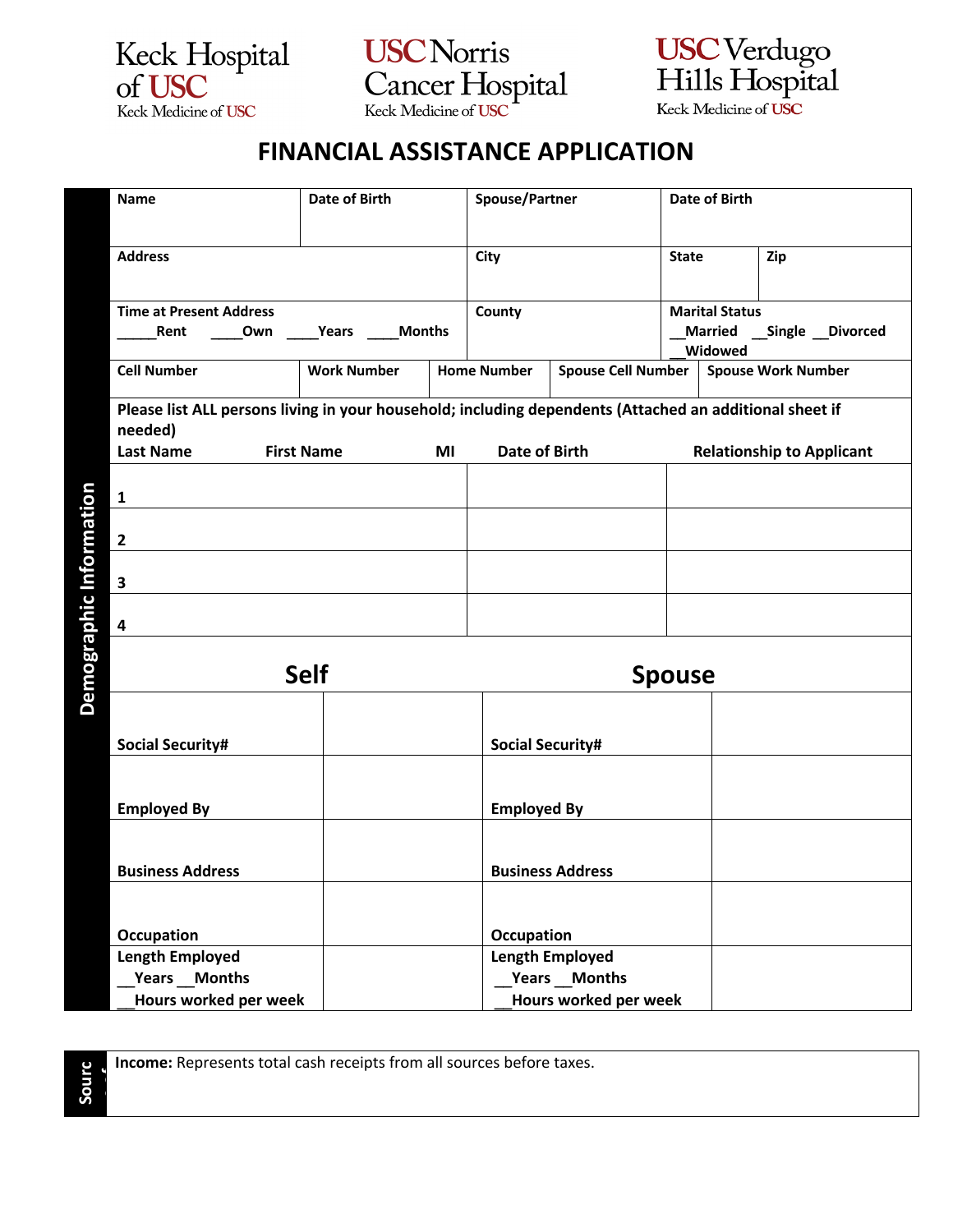

**USC** Norris Cancer Hospital



 $\overline{a}$ 

Self Monthly Gross **Spouse Monthly Gross** 

|                 | Gross Income                          |  |                  |                          |              |                  | Gross Income                  |                  |  |
|-----------------|---------------------------------------|--|------------------|--------------------------|--------------|------------------|-------------------------------|------------------|--|
|                 | Social Security/SSI/SSDI              |  |                  |                          |              |                  | Social Security/SSI/SSDI      |                  |  |
|                 | <b>Public Assistance</b>              |  |                  | <b>Public Assistance</b> |              |                  |                               |                  |  |
|                 | Rental Property Income                |  |                  |                          |              |                  | <b>Rental Property Income</b> |                  |  |
|                 | <b>Work Comp</b>                      |  |                  |                          |              | <b>Work Comp</b> |                               |                  |  |
|                 | Unemployment                          |  |                  |                          |              |                  | Unemployment                  |                  |  |
|                 | <b>Child Support</b>                  |  |                  |                          |              |                  | Child Support                 |                  |  |
|                 | Other                                 |  |                  |                          |              | Other            |                               |                  |  |
|                 | <b>TOTAL</b>                          |  |                  |                          | <b>TOTAL</b> |                  |                               |                  |  |
|                 |                                       |  |                  |                          |              |                  |                               |                  |  |
|                 | Checking                              |  |                  | Cash on Hand             |              |                  |                               |                  |  |
| Assets/Property | Savings                               |  |                  | <b>Trust Account</b>     |              |                  |                               |                  |  |
|                 | Stock/Bonds                           |  |                  | <b>Credit Union</b>      |              |                  | Other                         |                  |  |
|                 | House Payment/Rent                    |  |                  | Auto Insurance           |              |                  | Life Insurance                | Health Insurance |  |
|                 | Property Tax                          |  | Phone/Cell Phone |                          |              |                  | Food                          | Water and Sewer  |  |
| Monthly Expense | Property Insurance<br>Vehicle Payment |  |                  |                          |              | Daycare Expense  | <b>Medical Expenses</b>       |                  |  |
|                 | Gas                                   |  |                  | Vehicle Payment          |              |                  | Child Support<br>Expense      | Other/Specify:   |  |
|                 | Electric                              |  |                  |                          |              |                  |                               | <b>TOTAL</b>     |  |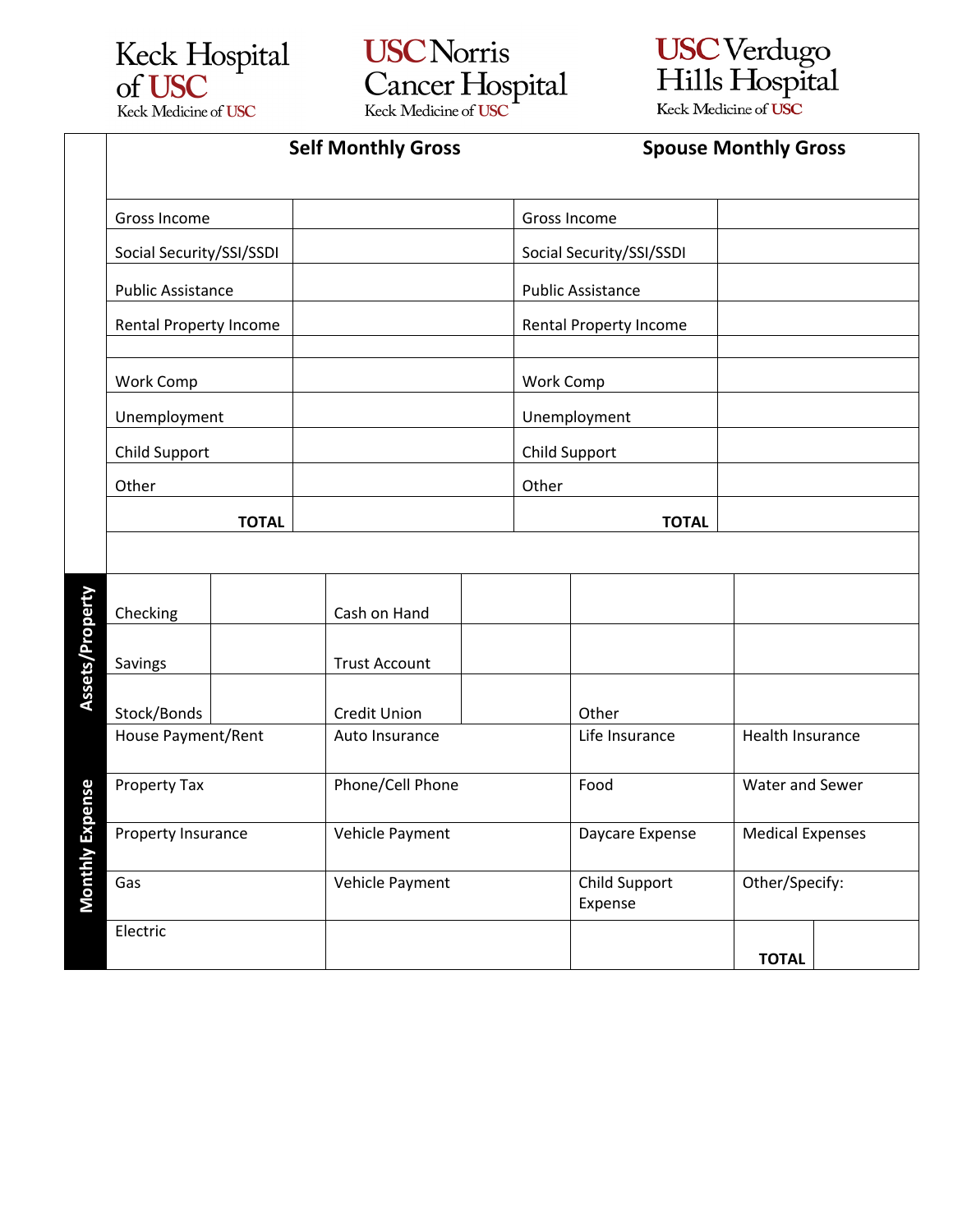

## **USC** Norris **Cancer Hospital** Keck Medicine of USC



### **Required Documents:**

- Proof of Income (i.e. 2 Pay stubs for each wage earner, SS, SSI, SSDI, Public Assistance, Rental Income, Retirement, Pension, VA Benefits, Unemployment, Workers Comp, Child Support, Alimony, or Other)
- Copy of your most recent tax return, including all applicable schedules and attachments
- Copy of your two most current bank statements (checking/savings)
- Copy of your most recent cancelled rent check, lease agreement or mortgage payment
- Written statement from a family member or friend who is providing your room and board and/or income.
- Complete Financial Assistance Application

#### **ASSIGNMENT OF RIGHTS**

By signing below, I declare under penalty of perjury that the information and statements contained in this Application for Financial Assistance and all documentation which I submit are accurate true and correct. You are hereby authorized to check my credit history in order to evaluate this application for Financial Assistance consideration.

I understand that Keck Medical Center of USC may make reasonable requests for additional information and verification if necessary.

I understand that the information and statements I have provided will be kept confidential by Keck Medical Center of USC.

I understand that the completion of the application will allow Keck Medical Center of USC to consider my circumstances. I understand Keck Medical Center of USC makes no representation that financial assistance is guaranteed.

I/We hereby certify the above information and voluntarily authorize you to obtain credit information relative to me/us.

Signature

Date

Signature

Date